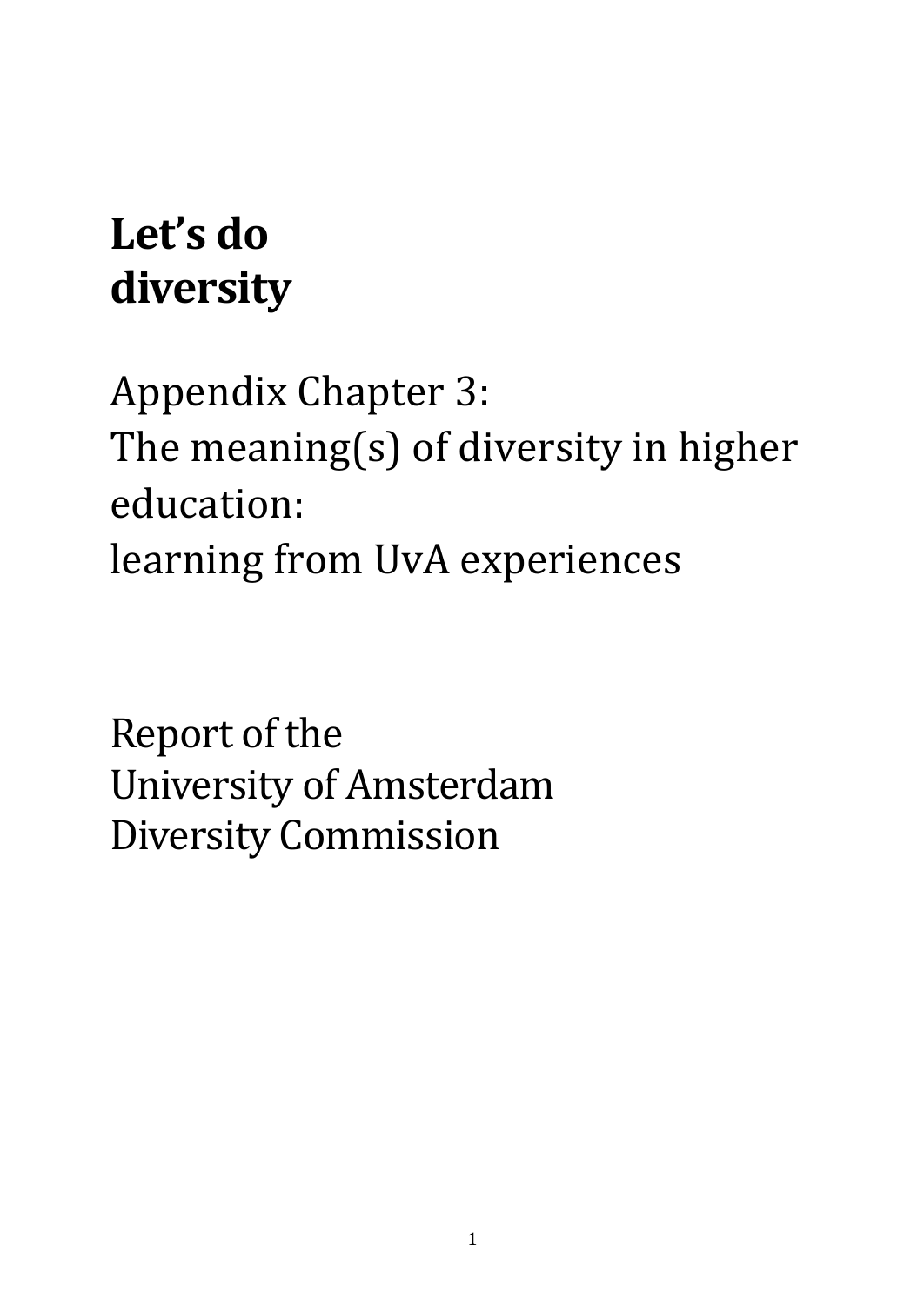# **Table of Contents**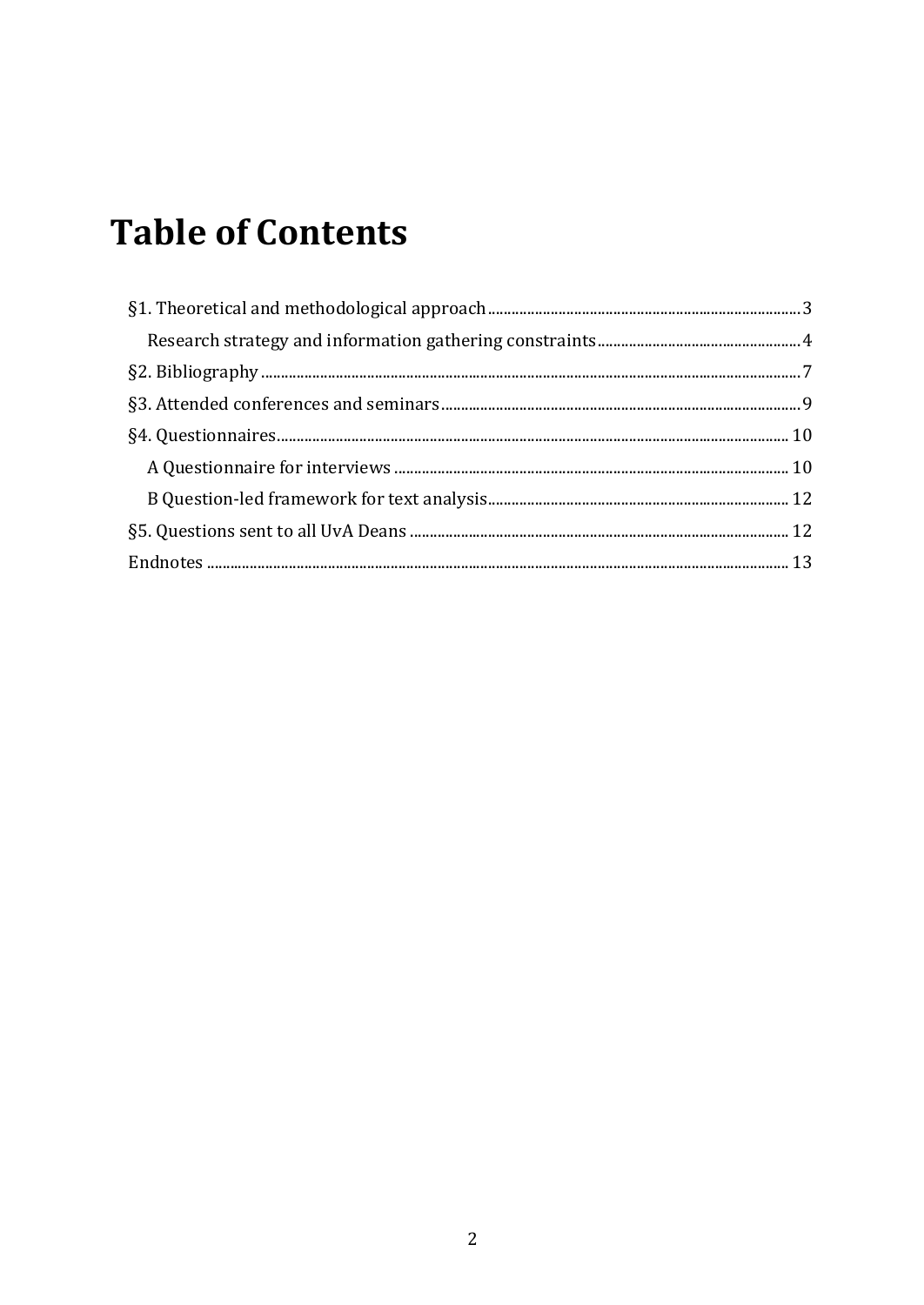## <span id="page-2-0"></span>**§1. Theoretical and methodological approach**

This section to chapter 3 presents the theoretical approach and methodological framework developed for this research. Full references to consulted materials, events attended, and the questionnaires used for the interviews are also included.

This study was framed by two guiding questions:

- a) Which are the meanings associated with diversity in higher education in three policy contexts - the European Commission, Dutch National Laws on Higher Education and Research and the University of Amsterdam - and who is the recipient subject of diversity policies in these three contexts;
- b) Are these meanings (or elements of them) informing everyday decisions (or the lack of them) of academic activities (e.g. teaching and research) at UvA?

In order to address these questions, this study brings into conversation feminist critical race studies, post-colonial and decolonial literature and critical feminist development studies in order to explore the production and association of meanings and their effects in the institutional context of UvA.

Feminist critical race studies, post-colonial and decolonial analyses informed by an intersectional approach, on one hand, bring to the forefront the complex axes of oppression and privilege from which certain configurations of meanings are produced, accepted and imposed (Wekker 2004, Binge 2013, Hill Collins 2000, Lugones 2003). On the other hand, these approaches allow us to understand the power/knowledge nexus in the production of meanings (in this case of diversity) in order to unpack their assumptions and rationalities. These perspectives help us to question how certain configurations of meanings (i.e. diversity as a challenge to the quality of education) are (re)produced institutionally (i.e. through standardized assessment criteria) and by whom (i.e. national and international examination boards) (Ahmed 2012, Lugones 2003 ).

Feminist critical development studies approaches are relevant for this study as well, because they ask questions about the construction of 'the subject' of (diversity) policy (Harcourt 2009, Griffin 2007, Bergeron 2004): how is this subject imagined and by whom? (Mohanty 1998). By paying attention to how this imagined subject - as a recipient of diversity initiatives - is imagined, described, referred to in texts and conversations, we managed to identify the potentials and limitations of ongoing actions, initiatives, and decisions taken (or not taken) to prescribe changes (or not) within UvA as an institution.

In order to explain a person's full experience, intersectionality allows us to consider intersections rather than separations or compartmentalized views of inequalities and exclusions. It is the combined effect of multiple forms of inequalities experienced by individuals and groups that determine people's different positions in society. By taking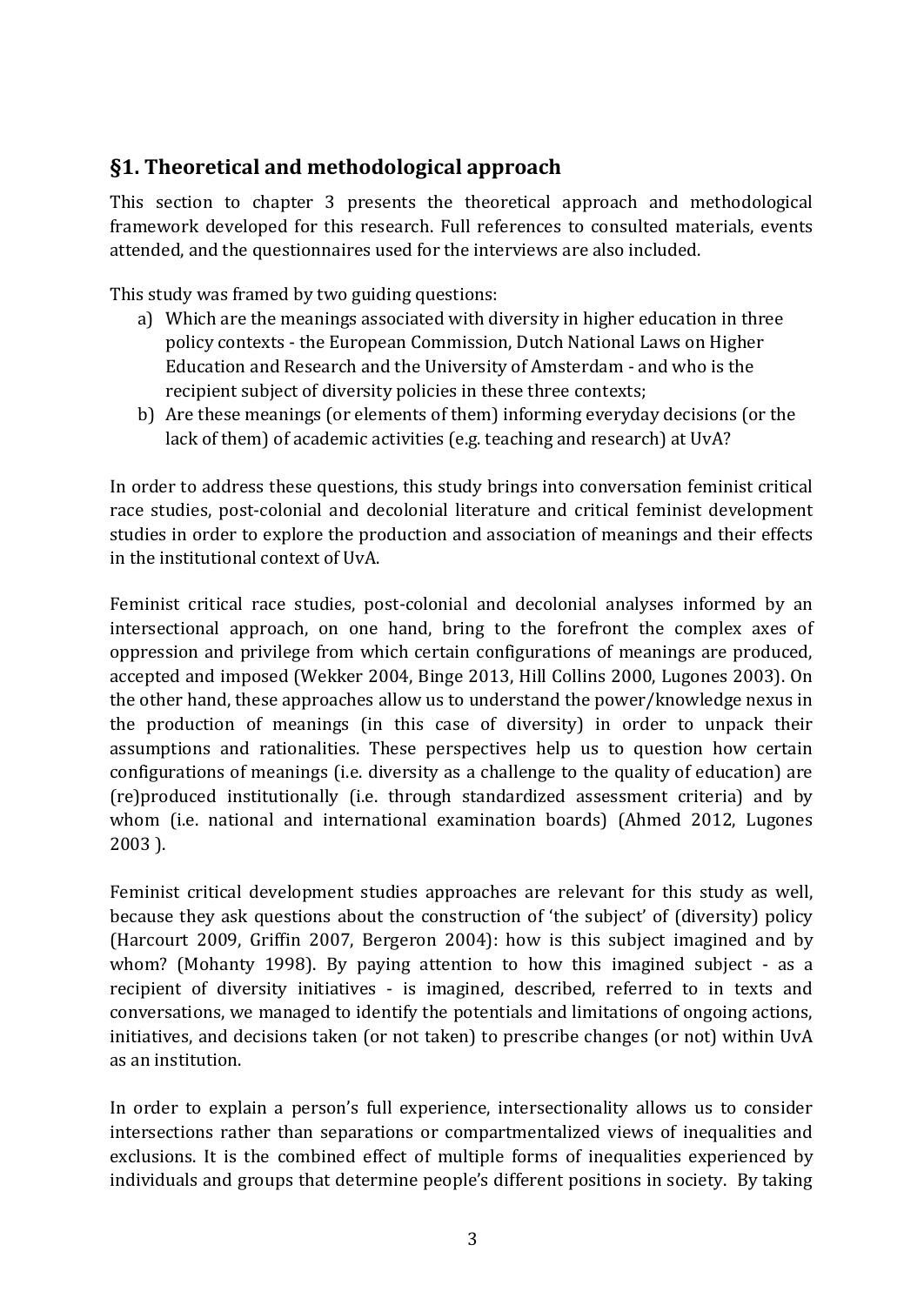up an intersectional perspective, we can examine the complexities and nuances of diversity and inclusion/exclusion experiences in higher education.

#### <span id="page-3-0"></span>**Research strategy and information gathering constraints**

This study has deployed a research strategy that aims to illustrate relations between the subjective and personal and the institutional. At the subjective level, this study explores who is assumed to be the recipient of diversity policies and initiatives in higher education and how this person is represented in key policy guidelines dealing with 'diversity' in EU, Dutch and UvA contexts and in the conversations with academic staff at UvA. The analysis was conducted in a question-led framework that allowed us to unpack key assumptions (or patterns of assumptions) regarding an implicit subject within a given institutional context (higher education and curricula) and the rationalities informing those assumptions.

In order to gain deeper insight into the temporal and spatial trajectory of meanings associated with diversity in the institutional context of Dutch Higher Education, we carried out consultations with academic and policy experts. The consultations were in the form of open-semi-structured interviews. To complement this, the team conducted participatory observation in national and international conferences dealing with diversity in higher education in order to get acquainted with how diversity is being talked about by 'experts' in the field.<sup>1</sup> In addition to this, we attended consultations organized by the Diversity Commission with academic experts on diversity and racism in the Dutch context.

The interviews conducted with UvA Deans were requested by email while UvA teachers and course leaders were reached through the 'snowball method'. In this way, the team was able to identify and approach people responsible for 'dealing with diversity' in the everyday administration of teaching and research activities (i.e. Deans) and in designing curricula (teachers, course leaders). All the interviews were semi-open.<sup>2</sup> Through these conversations we sought to identify tensions and/or consistencies between subjective and institutionally informed meanings attached to diversity.

In total, we interviewed 21 persons, including 5 of the 7 UvA Deans, 11 members of UvA academic staff, and 5 academic experts on diversity in Dutch higher education who have appointments outside UvA. All the 21 interviews have been documented through transcripts, which have been sent to the interviewees for their verification. All, except one interview, have been recorded for validation purposes only, as anonymity of the respondents will be preserved. This report makes no explicit or implicit identification to persons or personal sources and information disclosed during the conducted interviews.<sup>3</sup> Nonetheless, when appropriate an administrative position (e.g. Dean, course leader) might be disclosed for the clarity of the analysis. All the direct quotes incorporated into the report are codified.4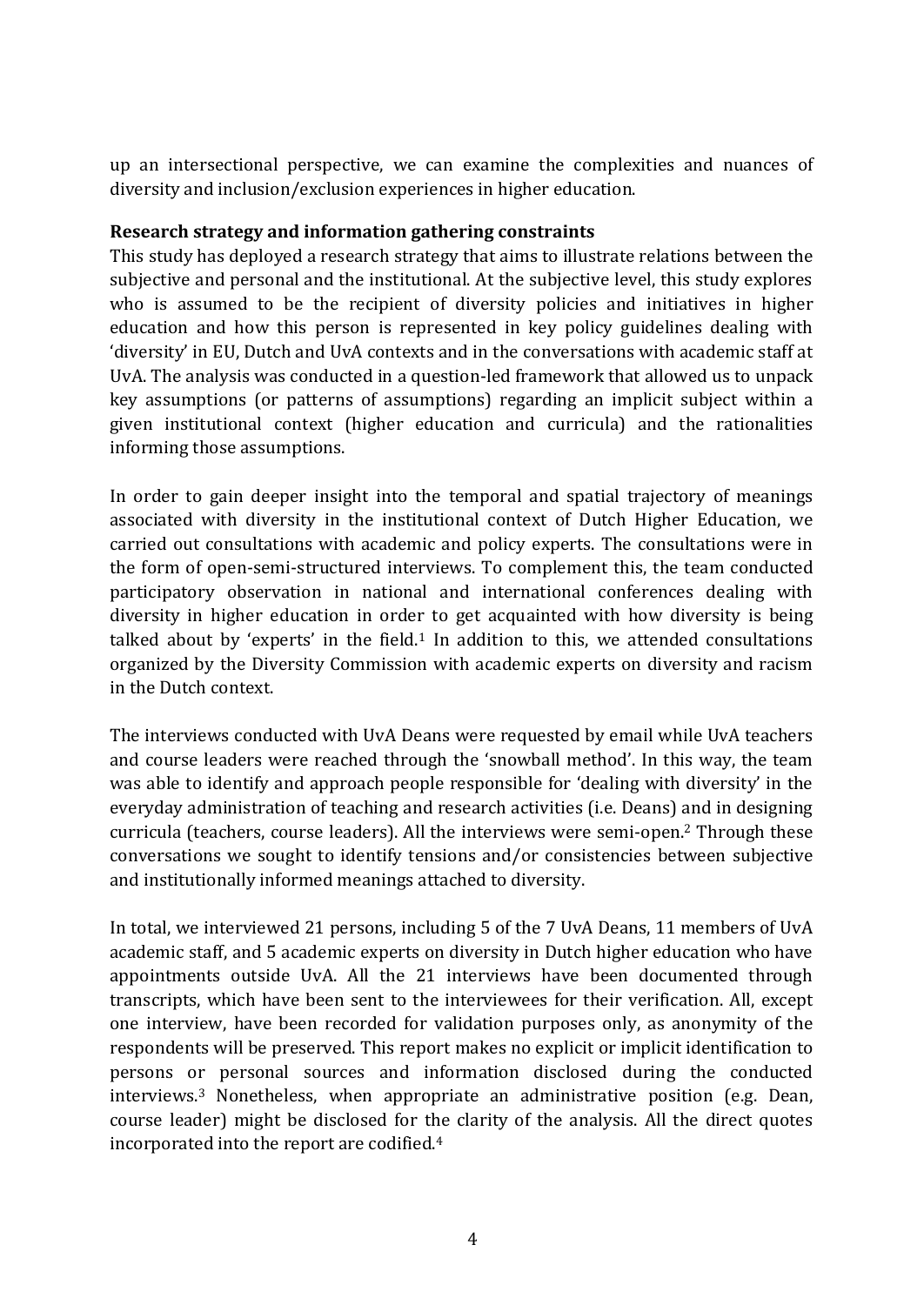We have also attended the presentation of 2 academic experts on diversity in Dutch higher education followed up by sessions of consultations and feedback. In addition to the interviews, we have consulted 2 academic experts, one on research methodologies and one on national legislation on discrimination.

The interviews with all the 7 UvA Deans was not possible: one of them declined due to time constraints and the other one expressed interest but did not confirm participation. All the 7 Deans were invited to answer a set of 4 open questions on the state of diversity initiatives at the faculty level (i.e. courses, research projects, MA and PhD dissertations, staff composition by gender and nationality).<sup>5</sup> From the 7 Faculties, only three of them responded to our invitation providing a selective inventory of academic initiatives dealing with diversity. The contributions of these three faculties were considered sources of information for our diagnosis and direct references to these materials are also codified.<sup>6</sup>

Due to the lack of interest and/or time of some members of UvA academic staff but also due to the willingness of some others to participate, the conducted interviews involved a high number of academic staff working in the scientific disciplines located in the Science Park and at Amsterdam University College.

A preliminary findings report was circulated among the International Advisory Board for their comments and suggestions. This Advisory Board included three internationally recognized senior experts (one of them non-Dutch) on higher education and a senior feminist scholar.

Our findings are also informed by the conversations that we systematically held as a team after each interview, consultation and attended event. Through these exchanges, we were able to verify as a team our individual interpretations, to question each other on our initial impressions and to identify relationships between meanings and decisions-actions or the lack of them. As collective self-reflective moments these are not only consistent with our feminist and intersectional approach but also an important element in the research cycle of this study.

We wrote this final report aware of our different experiences and backgrounds in terms of nationality (one of us is non-Dutch), generation (between our 20s and early 40s), employment situation (only one of us has a permanent appointment at a Dutch University), body impairments, sexual preferences, and so on. We are also fully aware that as three women of color our individual experiences on diversity (or the lack of) in the context of Dutch higher education provide us with an invaluable source of knowledge to critically reflect upon.

The *institutional context* of UvA is the focus of our study.<sup>7</sup> Initially, our focus was on curricula and understanding how certain knowledges are validated through it. However,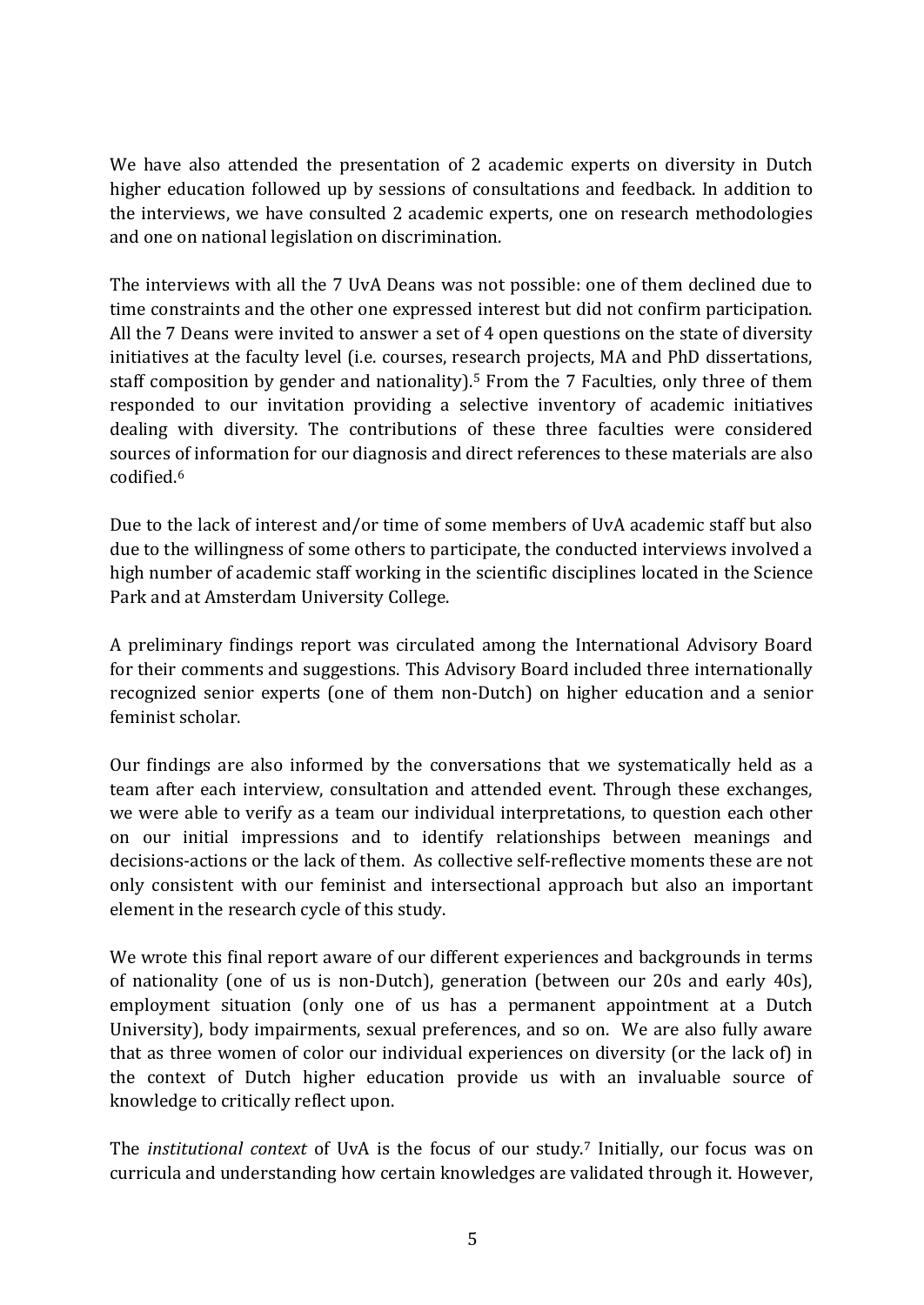a preliminary analysis of our data displayed that the constellations of meanings around diversity *effects* how academic staff at UvA envisage the *relationship between diversity and curricula* with an evident impact on their everyday decision-making.

We present figure 1 below to visually represent the series of associations we were able to identify. The distinct positions of the lines within the circles – vertical or horizontal and the dots express the different normative positioning that we found in relation to diversity among the informants. Circles with horizontal lines in the right highlight the optimistic meanings attributed by the informants to the notion of diversity. Dots within the circles expressed ways in which informants explained diversity. Finally, circles with vertical lines in the left aim to highlight meanings associated to the notion of diversity that are considered problematic, negative or with potential to create conflicts.



#### **Figure 1. Constellations of Meanings**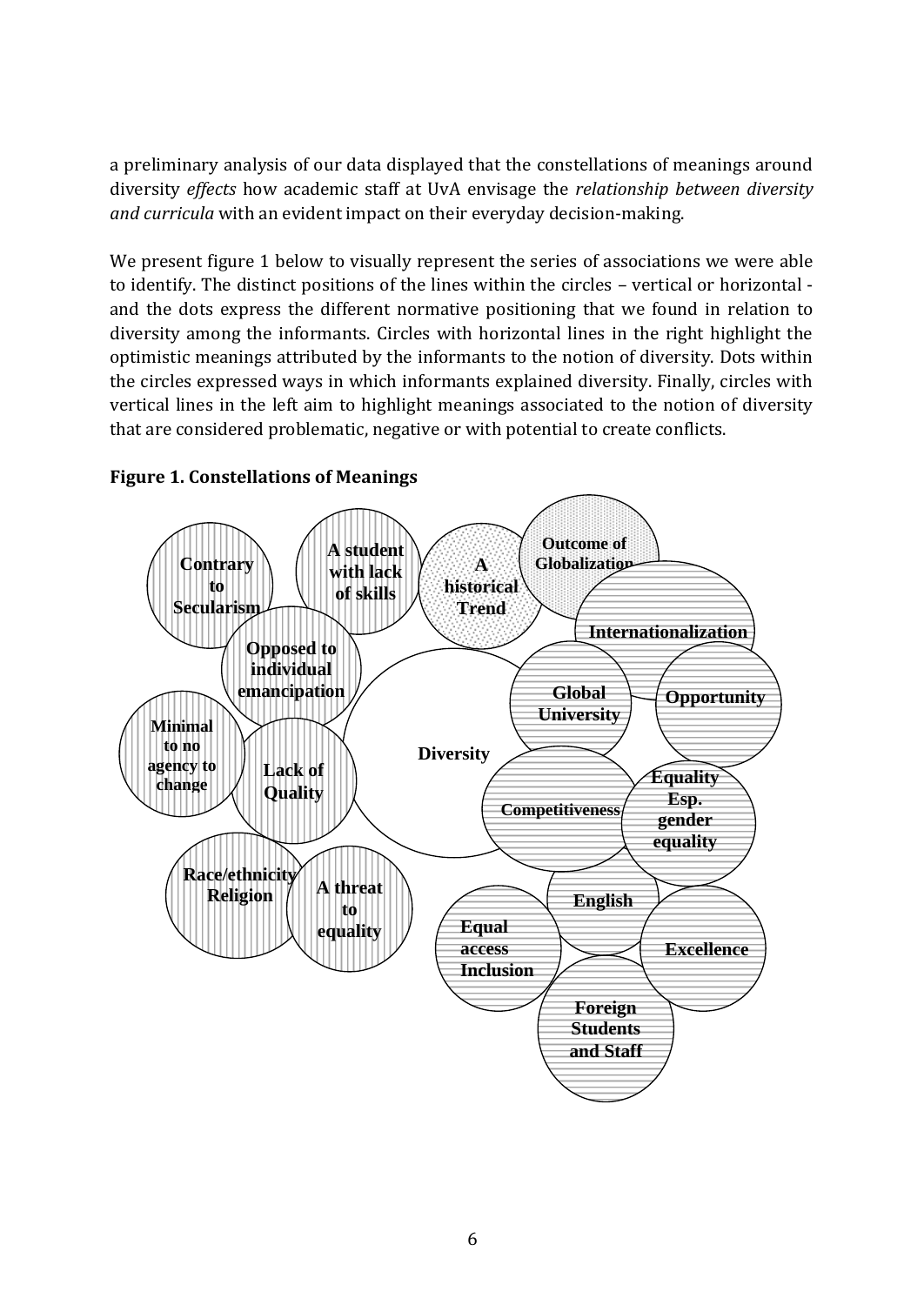# <span id="page-6-0"></span>**§2. Bibliography**

- Ahmed, Sara (2012) On Being Included: Racism and Diversity in Institutional Life. Duke University Press.
- Bergeron, Suzanne (2004) Fragments of Development: Nation, Gender, and the Space of Modernity. Ann Arbor: University of Michigan Press.
- Bilge S. 2013. Intersectionality undone: saving intersectionality from feminist intersectionality studies. Du Bois Review 10:405–24
- De Lauretis, T. (2001) The technology of Gender. In Mary Evans, ed. Feminism. Critical Concepts in Literary and Cultural Studies. London: Routledge.
- De Oliveira Andreotti, Vanessa (2015), 'Mapping interpretations of decolonization in the context of higher education', Decolonization: Indigeneity, Education & Society, 4(1), pp. 21-40
- Griffin P (2007) 'Neoliberalism and the World Bank: Economic Discourse and the (Re)Production of Gendered Identiy(ies)', Policy Futures in Education, vol. 5, no. 2, pp. 226 - 238,
- Harcourt, W. (Ed.). (2009). Body Politics in Development: Critical Debates in Gender and Development.London: Zed Books.
- Hill Collins, Patricia (2000). Gender, Black Feminism, and Black Political Economy. Annals of the American Academy of Political and Social Science, 568. 41–53.
- Lugones, Maria (2003). Pilgrimages/Peregrinajes: Theorizing Coalition against Multiple Oppressions, Boulder, CO: Rowman and Littlefield.
- Mohanty, Chandra Talpade (1998) Under Western Eyes: Feminist Scholarship and Colonial Discourses, [Feminist](http://link.springer.com/journal/41305) Review, volume 30, [Issue](http://link.springer.com/journal/41305/30/1/page/1) 1, pp 61-88.
- Vazquez, Rolando (2015) Decolonial Practices of Learning, in John Friedman et. al. eds Going Glocal in Higher Education. The Theory, Teaching and Measurement of Global Citizenship. Middelburgh: UCR, pp. 92-100.
- Wekker, Gloria (2004) Still Crazy after All Those Years. Feminism for the New Millennium, European Journal of Women's Studies 2004; 11; 487.

#### **Consulted Policy Guidelines**

ASVA (2016). *Diversiteitsbeleid: een overbodig kwaad of een noodzakelijke stap vooruit? Een onderzoek naar diversiteit binnen de Universiteit van Amsterdam.* Document Available at:

[https://www.asva.nl/sites/default/files/pages/2016/ASVA%20onderzoek%20diversit](https://www.asva.nl/sites/default/files/pages/2016/ASVA%20onderzoek%20diversiteitsbeleid%20overbodig%20kwaad%20of%20noodzakelijke%20stap.pdf) [eitsbeleid%20overbodig%20kwaad%20of%20noodzakelijke%20stap.pdf](https://www.asva.nl/sites/default/files/pages/2016/ASVA%20onderzoek%20diversiteitsbeleid%20overbodig%20kwaad%20of%20noodzakelijke%20stap.pdf)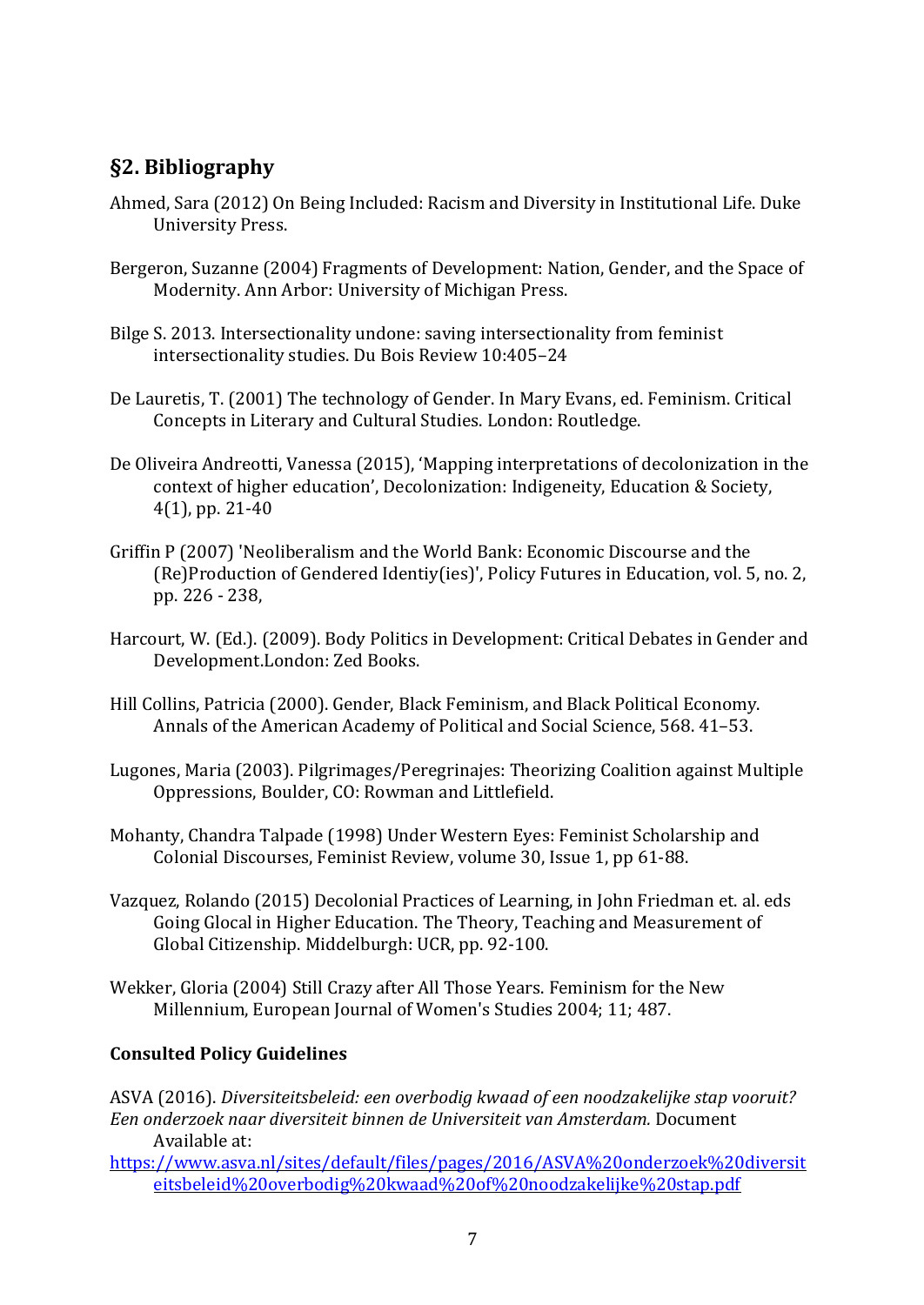Association of Canadian College and University Ombudspersons Brochure. Document available at: [http://www.uwo.ca/ombuds/accuo\\_aoucc/english/index.html](http://www.uwo.ca/ombuds/accuo_aoucc/english/index.html) [https://www.asva.nl/sites/default/files/pages/2016/ASVA](https://www.asva.nl/sites/default/files/pages/2016/ASVA%20onderzoek%20diversiteitsbeleid%20overbodig%20kwaad%20of%20noodzakelijke%20stap.pdf) onderzoek [diversiteitsbeleid](https://www.asva.nl/sites/default/files/pages/2016/ASVA%20onderzoek%20diversiteitsbeleid%20overbodig%20kwaad%20of%20noodzakelijke%20stap.pdf) overbodig kwaad of noodzakelijke stap.pdf

- Directie Hoger Onderwijs & Studiefinanciering van het Ministerie van Onderwijs, Cultuur en Wetenschap (2015). *De waarde(n) van weten: Strategische Agenda Hoger Onderwijs en Onderzoek 2015-2025.* Document available at: [https://www.rijksoverheid.nl/documenten/beleidsnota-s/2015/07/07/de](https://www.rijksoverheid.nl/documenten/beleidsnota-s/2015/07/07/de-waarde-n-van-weten-strategische-agenda-hoger-onderwijs-en-onderzoek-2015-2025)[waarde-n-van-weten-strategische-agenda-hoger-onderwijs-en-onderzoek-2015-](https://www.rijksoverheid.nl/documenten/beleidsnota-s/2015/07/07/de-waarde-n-van-weten-strategische-agenda-hoger-onderwijs-en-onderzoek-2015-2025) [2025](https://www.rijksoverheid.nl/documenten/beleidsnota-s/2015/07/07/de-waarde-n-van-weten-strategische-agenda-hoger-onderwijs-en-onderzoek-2015-2025)
- European Commission/EACEA/Eurydice (2015). The European Higher Education Area in 2015: Bologna Process Implementation Report. Document available at [http://eacea.ec.europa.eu/education/eurydice/documents/thematic\\_reports/182](http://eacea.ec.europa.eu/education/eurydice/documents/thematic_reports/182EN.pdf) [EN.pdf](http://eacea.ec.europa.eu/education/eurydice/documents/thematic_reports/182EN.pdf)
- European Commission 2015. HORIZON 2020. Work Programme 2016 2017 Europe in a changing world, inclusive, innovative and reflective Societies. Document Available at:

[http://ec.europa.eu/research/participants/data/ref/h2020/wp/2016\\_2017/main](http://ec.europa.eu/research/participants/data/ref/h2020/wp/2016_2017/main/h2020-wp1617-societies_en.pdf) [/h2020-wp1617-](http://ec.europa.eu/research/participants/data/ref/h2020/wp/2016_2017/main/h2020-wp1617-societies_en.pdf)

[societies\\_en.pdfhttp://ec.europa.eu/research/participants/data/ref/h2020/wp/2](http://ec.europa.eu/research/participants/data/ref/h2020/wp/2016_2017/main/h2020-wp1617-societies_en.pdf) 016 2017/main/h2020-wp1617-societies en.pdf [http://ec.europa.eu/research/participants/data/ref/h2020/wp/2016\\_2017/main](http://ec.europa.eu/research/participants/data/ref/h2020/wp/2016_2017/main/h2020-wp1617-societies_en.pdf)

[/h2020-wp1617-societies\\_en.pdf](http://ec.europa.eu/research/participants/data/ref/h2020/wp/2016_2017/main/h2020-wp1617-societies_en.pdf)

- European Commission (2013). She Figures 2012: Gender in Research and Innovation. Directorate-General for Research and Innovation. Document available at: [http://ec.europa.eu/research/science-society/document\\_library/pdf\\_06/she](http://ec.europa.eu/research/science-society/document_library/pdf_06/she-figures-2012_en.pdf)[figures-2012\\_en.pdf](http://ec.europa.eu/research/science-society/document_library/pdf_06/she-figures-2012_en.pdf)
- European Commission/EACEA/Eurydice (2012). *The European Higher Education Area in 2012: Bologna Process Implementation Report*. Document available at: [http://www.ehea.info/uploads/\(1\)/bologna%20process%20implementation%20](http://www.ehea.info/uploads/(1)/bologna%20process%20implementation%20report.pdf) [report.pdf](http://www.ehea.info/uploads/(1)/bologna%20process%20implementation%20report.pdf)
- European Commission/EACEA/Eurydice (2007). *London Communique: Towards the European Higher Education Area: responding to challenges in a globalised world.* Document available at: [https://www.eqar.eu/fileadmin/documents/bologna/London-Communique-](https://www.eqar.eu/fileadmin/documents/bologna/London-Communique-18May2007.pdf)[18May2007.pdf](https://www.eqar.eu/fileadmin/documents/bologna/London-Communique-18May2007.pdf)
- Law on Higher Education and Scientific Research (Wet Hoger Onderwijs en Wetenschappelijk Onderzoek WHW). Document available at: <http://wetten.overheid.nl/BWBR0005682/2016-01-01>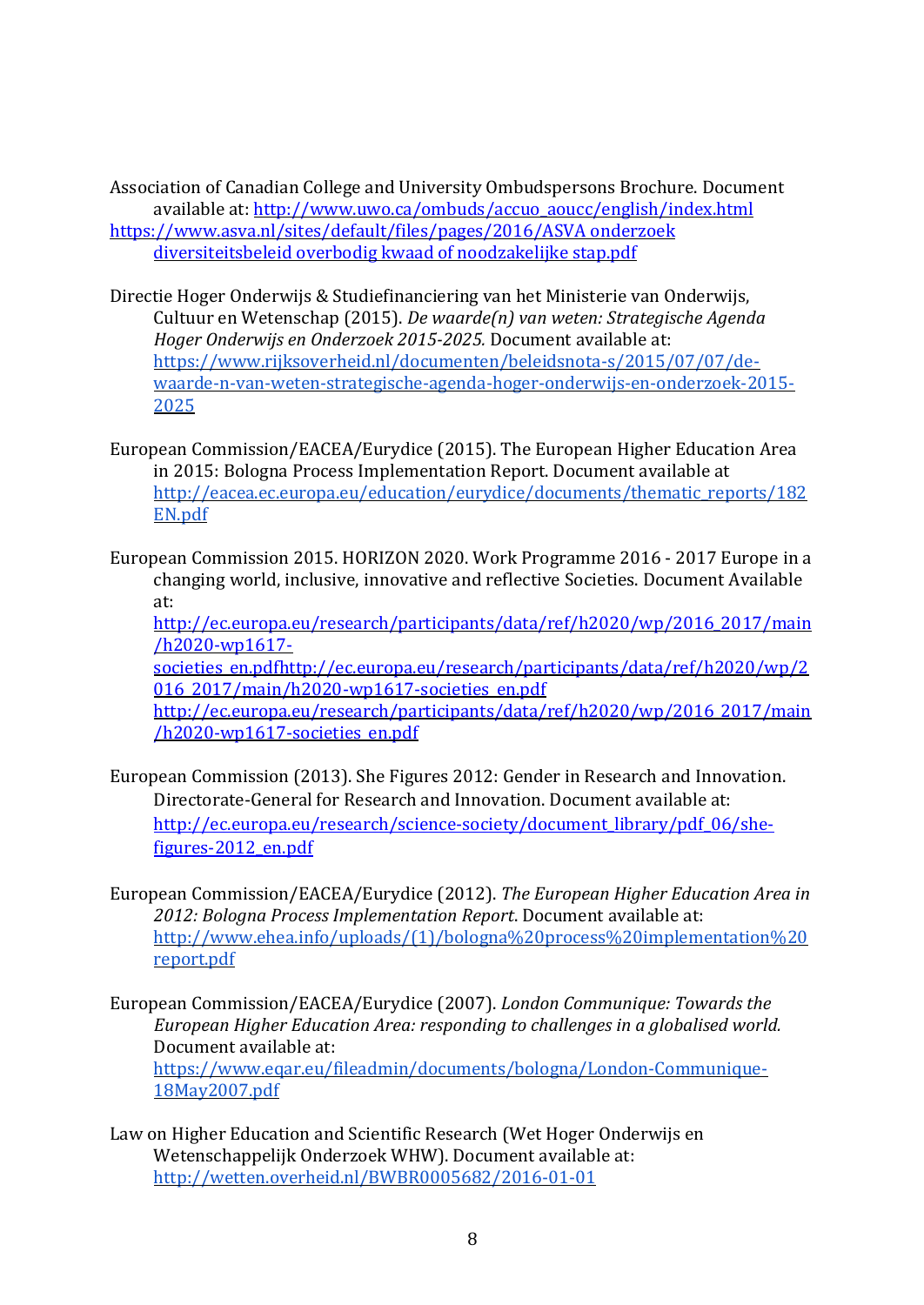- NWO Dutch Organization for Scientific Research (2015). NWO Strategie 2015-2018. Document available at: [http://www.nwo.nl/over](http://www.nwo.nl/over-nwo/X+publicatie/nwo/strategienota-2015-2018.html)[nwo/X+publicatie/nwo/strategienota-2015-2018.html](http://www.nwo.nl/over-nwo/X+publicatie/nwo/strategienota-2015-2018.html)
- Ministry of Education, Science and Culture (2015). "The Value of Knowledge". Strategic Agenda for Higher Education and Research 2015 – 2025. Document available at [https://www.government.nl/documents/reports/2015/07/01/the-value-of](https://www.government.nl/documents/reports/2015/07/01/the-value-of-knowledge)[knowledge](https://www.government.nl/documents/reports/2015/07/01/the-value-of-knowledge)
- Ministry of Education, Science and Culture (2014) "Science Vision 2025: future choices". Document available at: [https://www.rijksoverheid.nl/documenten/rapporten/2014/11/25/wetenschaps](https://www.rijksoverheid.nl/documenten/rapporten/2014/11/25/wetenschapsvisie-2025-keuzes-voor-de-toekomst) [visie-2025-keuzes-voor-de-toekomst](https://www.rijksoverheid.nl/documenten/rapporten/2014/11/25/wetenschapsvisie-2025-keuzes-voor-de-toekomst)
- University of Amsterdam. (2015). *Instellingsplan 2015-2020: Grenzeloos nieuwsgierig.* Document available at: [http://www.uva.nl/over-de-uva/uva](http://www.uva.nl/over-de-uva/uva-profiel/beleidsstukken/instellingsplan/instellingsplan.html)[profiel/beleidsstukken/instellingsplan/instellingsplan.html](http://www.uva.nl/over-de-uva/uva-profiel/beleidsstukken/instellingsplan/instellingsplan.html)
- VSNU (2015). *'Goodmorning professor! Vision on studying in a new era'.* Document available at:

http://www.ysnu.nl/files/documenten/Publicaties/Visie\_op\_studeren\_in\_een\_nieuwe\_ti [jd\\_20150611.pdf](http://www.vsnu.nl/files/documenten/Publicaties/Visie_op_studeren_in_een_nieuwe_tijd_20150611.pdf)

#### **Consulted Websites**

History of Bologna Process: <http://www.ehea.info/article-details.aspx?ArticleId=3>

ASVA

[https://www.asva.nl/sites/default/files/pages/2016/ASVA](https://www.asva.nl/sites/default/files/pages/2016/ASVA%20onderzoek%20diversiteitsbeleid%20overbodig%20kwaad%20of%20noodzakelijke%20stap.pdf) onderzoek [diversiteitsbeleid](https://www.asva.nl/sites/default/files/pages/2016/ASVA%20onderzoek%20diversiteitsbeleid%20overbodig%20kwaad%20of%20noodzakelijke%20stap.pdf) overbodig kwaad of noodzakelijke stap.pdf

#### <span id="page-8-0"></span>**§3. Attended conferences and seminars**

During the months of May and June 2016, participative observation was conducted in the following three seminars:

"Opportunities for Inclusive Higher Education Seminar" (Seminar Kansen voor Inclusief Hoger Onderwijs). This was a full day seminar organized by ECHO Expertise Diversity Policy Center (Expertisecentrum Diversiteitsbeleid), Erasmus University Rotterdam and the Dutch Ministry of Education and Science (Ministerie van Onderwijs Cultuur Wetenschap), May 25th, 2016.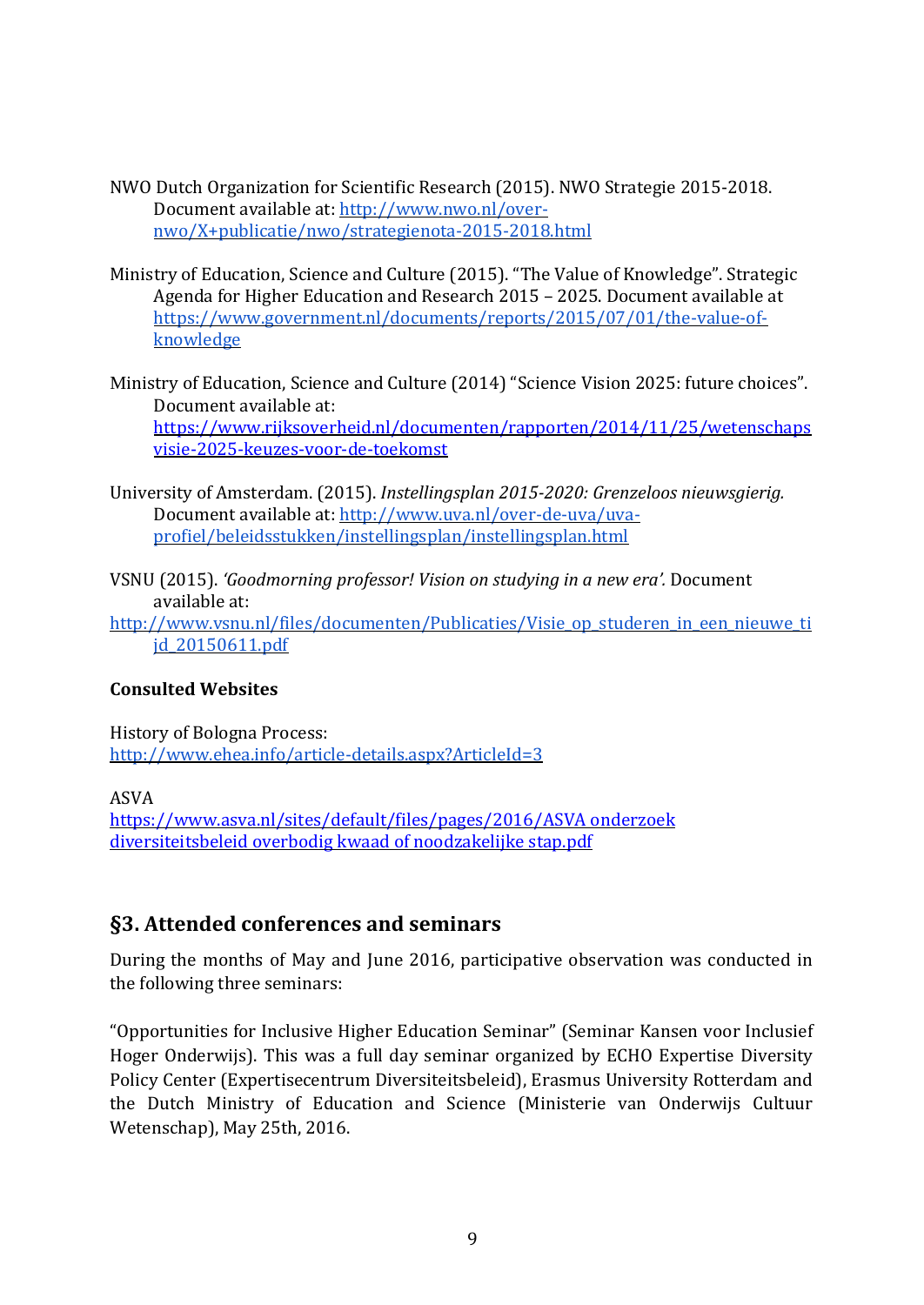"Gender Based Violence and Global Governance. Resisting the Politics of Othering in Dutch Research, NGO Practice and Policy", organized by the Prince Claus Chair, ISS and PARTOS on June 8th, 2106.

"Intersectional Empowerment Networks in and out of the Academy", Round Table at the Netherlands Research School of Gender Studies' Research Day, June 10th, 2016.

### <span id="page-9-0"></span>**§4. Questionnaires**

#### <span id="page-9-1"></span>**A Questionnaire for interviews**

#### **Legal frameworks**

- 1. How has diversity been defined by your organization/faculty?
	- Are there specific national and international legal frameworks informing this definition?
		- Can you explain why these frameworks were chosen?

#### **Shifting patterns**

- 2. Is this definition/understanding different from a previous notion?
- 3. If yes, when does it change and why? In which sense(s) is the current definition different?

If not, can you explain to me why it has remained over the years?

#### **Questions 4-9 specifically for UvA Deans**

#### **Specific meanings and "Disciplines"**

4. Is diversity (an eventual diversity policy) relevant for your faculty? Why? Can you give us some examples?

5. Is diversity (an eventual diversity policy) a contested issue in your faculty? Why? Can you give us some examples?

#### **Internationalization and Diversity**

6. As Dean of X faculty, how do you envision the relationship between internationalization and diversity or an eventual UvA policy on diversity?

#### **Diversity and Curricula**

7. Has your faculty explored the implications of a diversity policy in curricula?

- If not, can you explain to us why?
- If yes, can you explain to us how has this been done? Who is involved?

#### **Diversity and Research (Policy?)**

8. Has your faculty explored the implications of a diversity policy in research policy/priorities?

- If not, can you explain to us why?
- If yes, can you explain to us how has this been done? Who is involved?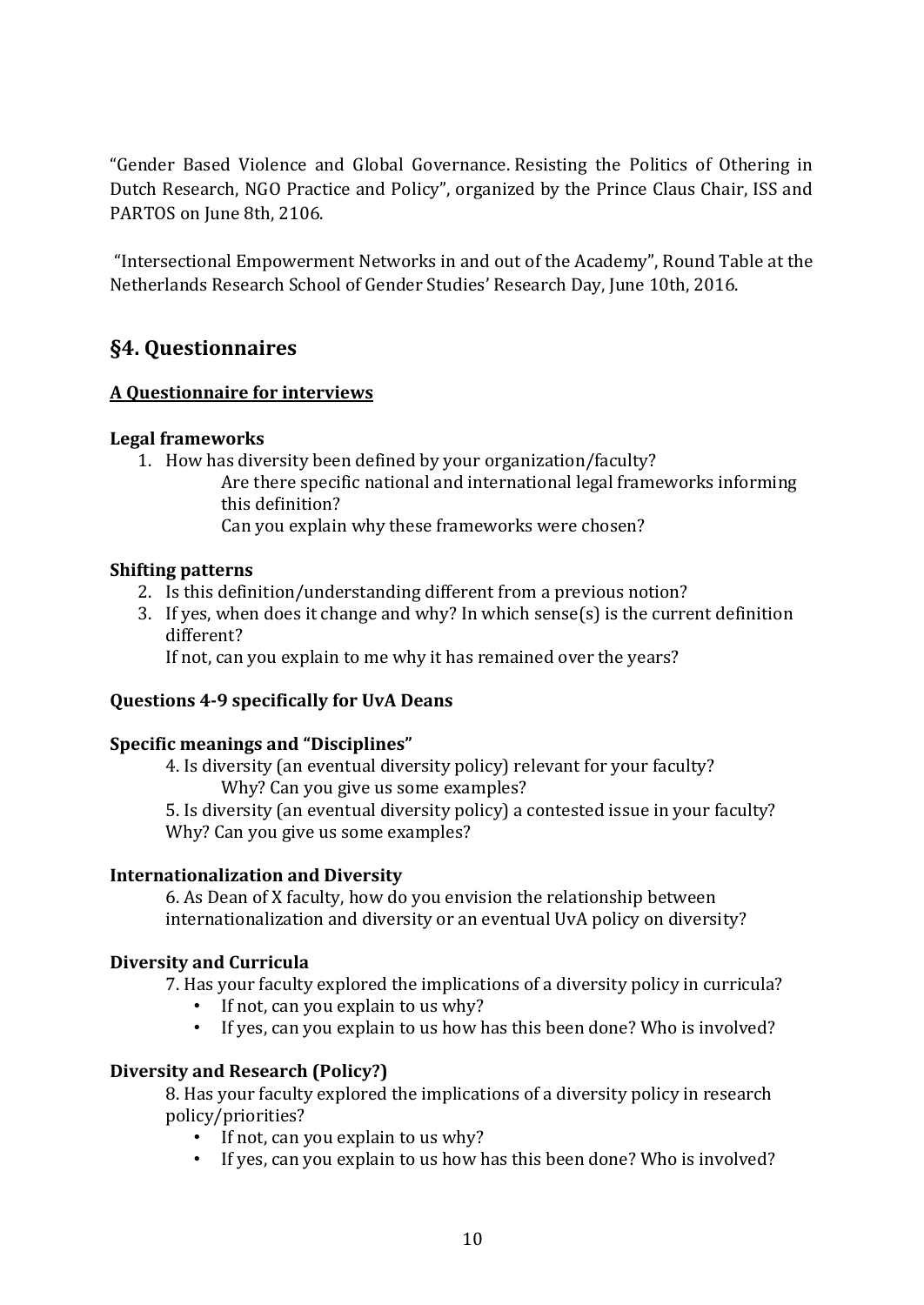#### **Strategies and Support/Rejection**

9. Which are from your perspective, the strategic steps to be taken by/in your faculty to promote diversity

#### **The Everyday of Implementation (Deans/Diversity Task Officers/Research Managers/Officers)**

10. How has diversity, as a rationale for action, been implemented by your organization/office/faculty?

> Can you describe the available institutional arrangements for its implementation? Who decides and how? At which level? Who are the main stakeholders/involved parties and why?

Can you describe the institutional arrangements and processes followed to promote diversity in:

- a) the recruitment of academic (teachers/researchers) and support staff
- b) Selection of students
- 11. Can you describe to us which the main challenges are, facing your office/faculty in relation to diversity?

12. How has diversity been monitored and assessed? How are complaints followed up?

#### **Questions 13-exclusive to (selected) UvA teachers and researchers**

Meanings 13. How do you understand diversity?

Disciplinary/methodological Relevance 14. Is diversity relevant in your teaching/research? Why? How? Can you give us some examples?

Diversity and Internationalization

16. As teacher of X course/researcher, how do you envision the relationship between internationalization and diversity?

Diversity and Curricula/Research (Policy)

17. Have you consider possible implications of a diversity policy in your course/research?

If not, can you explain to us why?

If yes, can you explain to us, which these implications are?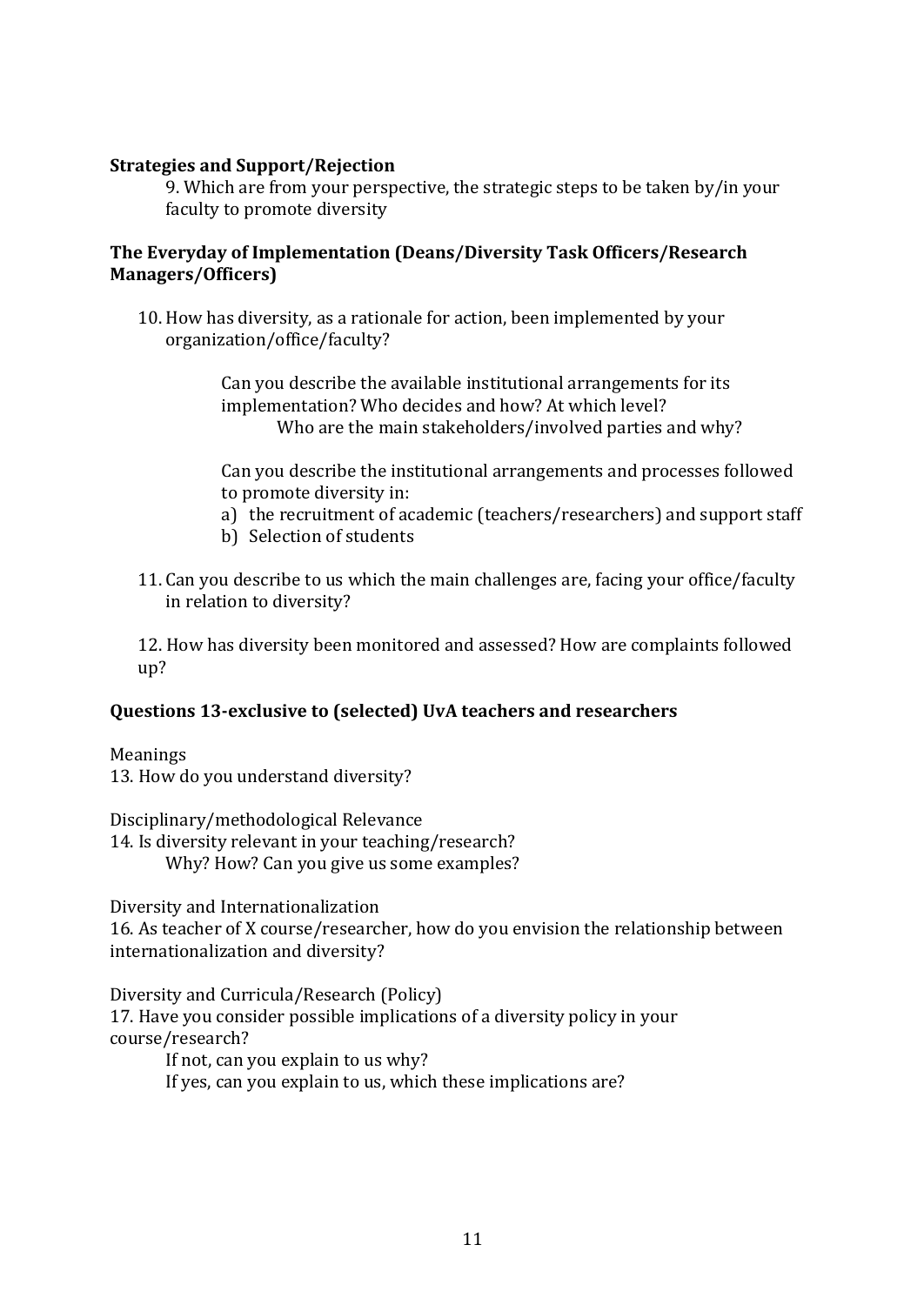#### <span id="page-11-0"></span>**B Question-led framework for text analysis**

#### **1. Which EU, Dutch and UvA policy guidelines address diversity in relation to curricula (and research)?**

How is diversity in curricula defined in these three institutional contexts? (Identify genealogy (shifts and continuities) in key emphasis)

How are curricula defined/understood?

Who is the implicit targeted subject? How is she/he assumed to be? Which role is she/he assumed to play in relation to the University? Are there any key shifts identified from past roles? Are there explanations for these previous roles?

#### **2. How is the relationship between internationalization and diversity envisioned in policy guidelines in the three institutional contexts (EU, NL and UvA)?**

How is the meaning of internationalization argued for in the context of diversity in higher education curricula?

What is the role of the University in this context? Has it changed from past conjunctures? How? How are these changes explained?

What are some of the key assumptions informing this shifting role? What is the role of curricula in this context?

What is the role of diversity administrators (Deans) and teachers in relation to curricula?

Are there other meanings attached to diversity? Are these related to the notion of internationalization? How are these argued for?

#### **3. How is the relationship between internationalization and diversity envisioned in everyday work at UvA?**

Why is internationalization relevant for diversity in the specific context of a given faculty and/or course?

Why is internationalization relevant for diversity in curricula? Are there key differences and similarities between the 7 UvA faculties?

#### <span id="page-11-1"></span>**§5. Questions sent to all UvA Deans**

- Can you give us an overview of initiatives in the field of diversity in the faculty of X, and any reports, papers and theses, which go about this?
- We would like to get a picture of key researchers and students (PhD, RMA, MA and BA) dealing with diversity in the faculty?
- Which courses deal with any (or several) form (s) of diversity?
- How is diversity understood within the Faculty of Humanities and is a topic of conversation?